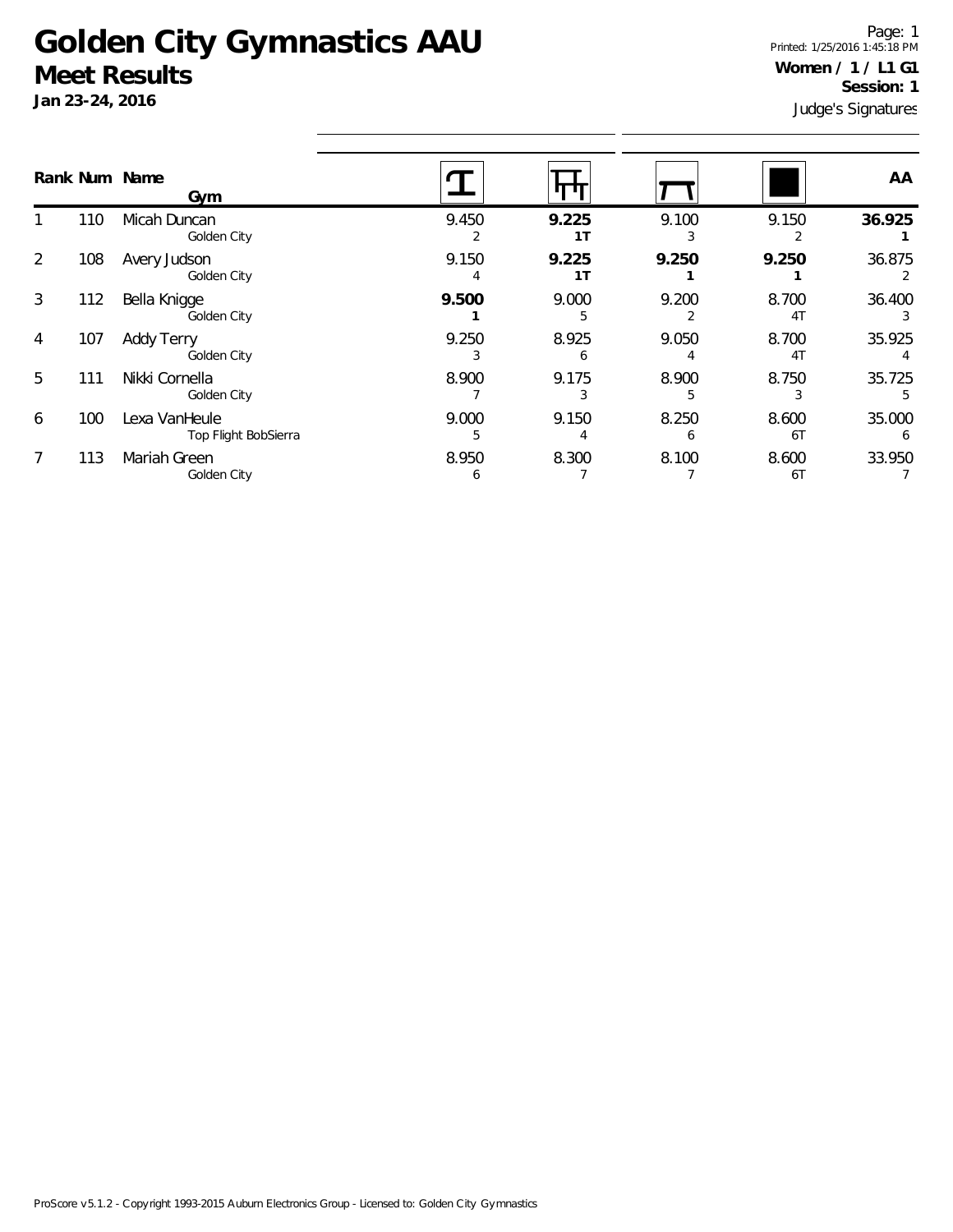## **Golden City Gymnastics AAU Meet Results**

**Jan 23-24, 2016**

Judge's Signatures Page: 1 Printed: 1/25/2016 1:45:35 PM **Women / 1 / L1 G2 Session: 1**

|    |     | Rank Num Name<br>Gym                      |                         |                       |                |       | AA           |
|----|-----|-------------------------------------------|-------------------------|-----------------------|----------------|-------|--------------|
|    | 105 | Keily Brown<br>Golden City                | 9.500<br>4 <sub>T</sub> | 9.000                 | 9.500          | 9.150 | 37.150       |
| 2  | 101 | Brianna Amezquita<br>Top Flight BobSierra | 9.550<br>2T             | 8.900<br>5            | 8.900<br>5     | 9.350 | 36.700       |
| 3T | 104 | Braylee Bland<br>Golden City              | 9.675                   | 9.100                 | 9.250<br>$2^*$ | 8.500 | 36.525<br>3T |
| 3T | 109 | <b>Amel Niles</b><br>Golden City          | 9.250                   | 8.625                 | 9.250<br>$2^*$ | 9.400 | 36.525<br>3T |
| 5  | 102 | Madelyn Glazener<br>Golden City           | 9.550<br>2T             | 9.200                 | 8.850<br>h     | 8.800 | 36.400       |
| 6  | 106 | Leila Eshleman<br>Golden City             | 9.375<br>6              | 8.725<br><sub>6</sub> | 9.000          | 9.050 | 36.150<br>6  |
| 7  | 103 | Kaylee Marsh<br>Golden City               | 9.500<br>4T             | 8.925                 | 8.550          | 8.400 | 35.375       |